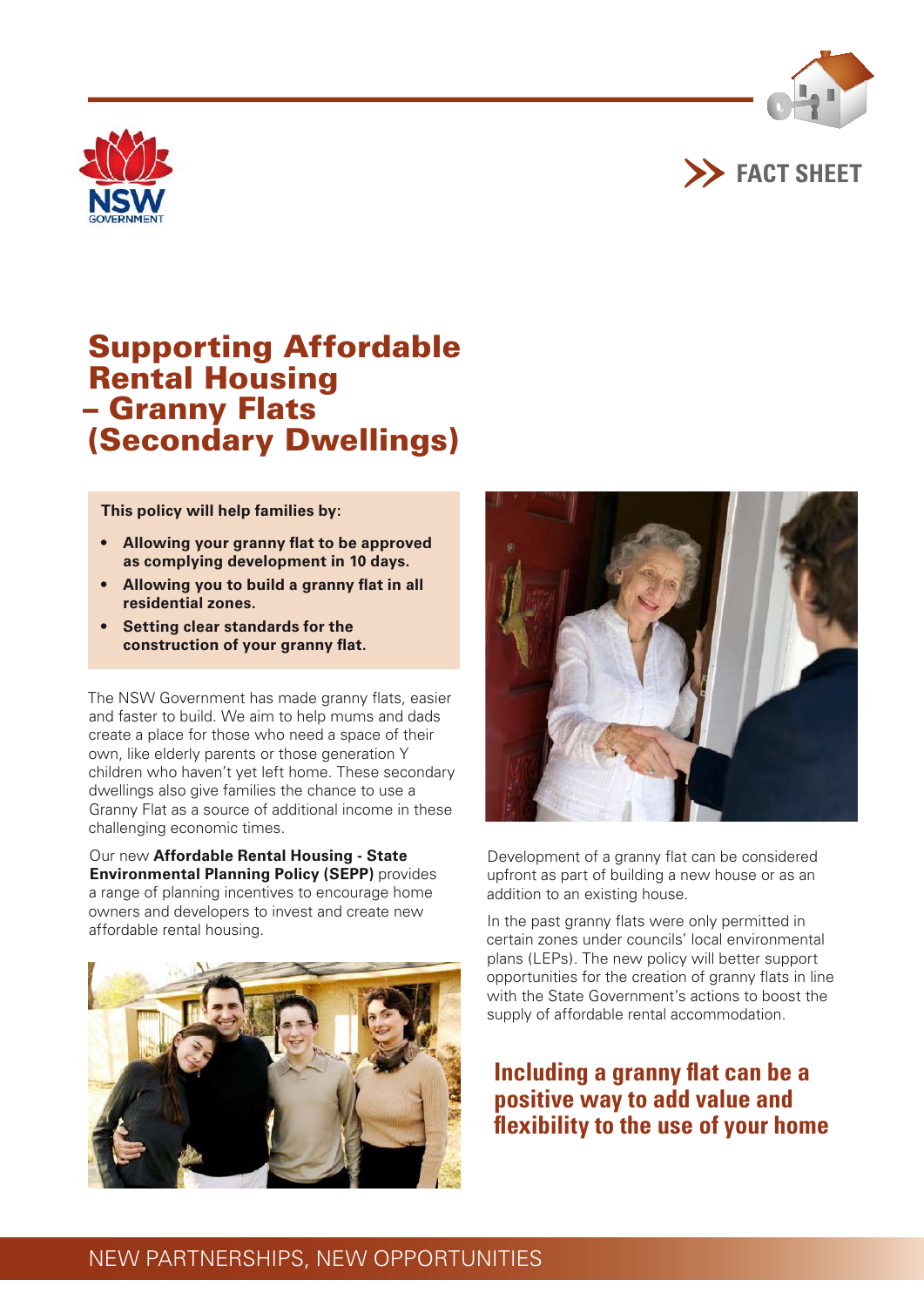# **What is a 'Granny Flat'?**

A Granny flat is a self-contained extension of the family home that:

- (a) is established in conjunction with a house and is either within the house, or attached to the house, or separate from the house; and
- (b) is on the same lot of land as the principal house and is not on a separate lot, in a strata plan or in a community title scheme.

### **What are the requirements for a granny flat?**

Granny flats are now permitted in all residential zones across the State, subject to meeting the following requirements:

- There is only one house and one granny flat on the lot
- The combined total floor area of the house and the granny flat complies with the floor space area controls in the local environment plan
- The maximum floor area of the granny flat is no greater than:
	- 60 square metres; OR
	- The maximum floor area prescribed by the council in the local environmental plan
- The lot is not subdivided
- The granny flat meets planning controls such as building height and setbacks, floor space ratios, and open space in the local environmental plan and/or the complying development provisions in the **Affordable Rental Housing SEPP.**
- The granny flat meets the requirements of the Building Code of Australia.

There are no requirements under the policy to provide any additional parking for the granny flat.

A granny flat may occur either with DA consent, or as complying development, as outlined on the last page.

# **Building a granny flat is now as easy as 1-2-3**

### 1. **CONVERTING PART OF YOUR HOME INTO A GRANNY FLAT**

It is simple to convert part of your current home into a granny flat. The alterations to your house must be internal and the only external change should be the new entrance to the granny flat. As the development is contained within the existing house, there is no restriction on the lot size.







internal conversion (separate entry) single story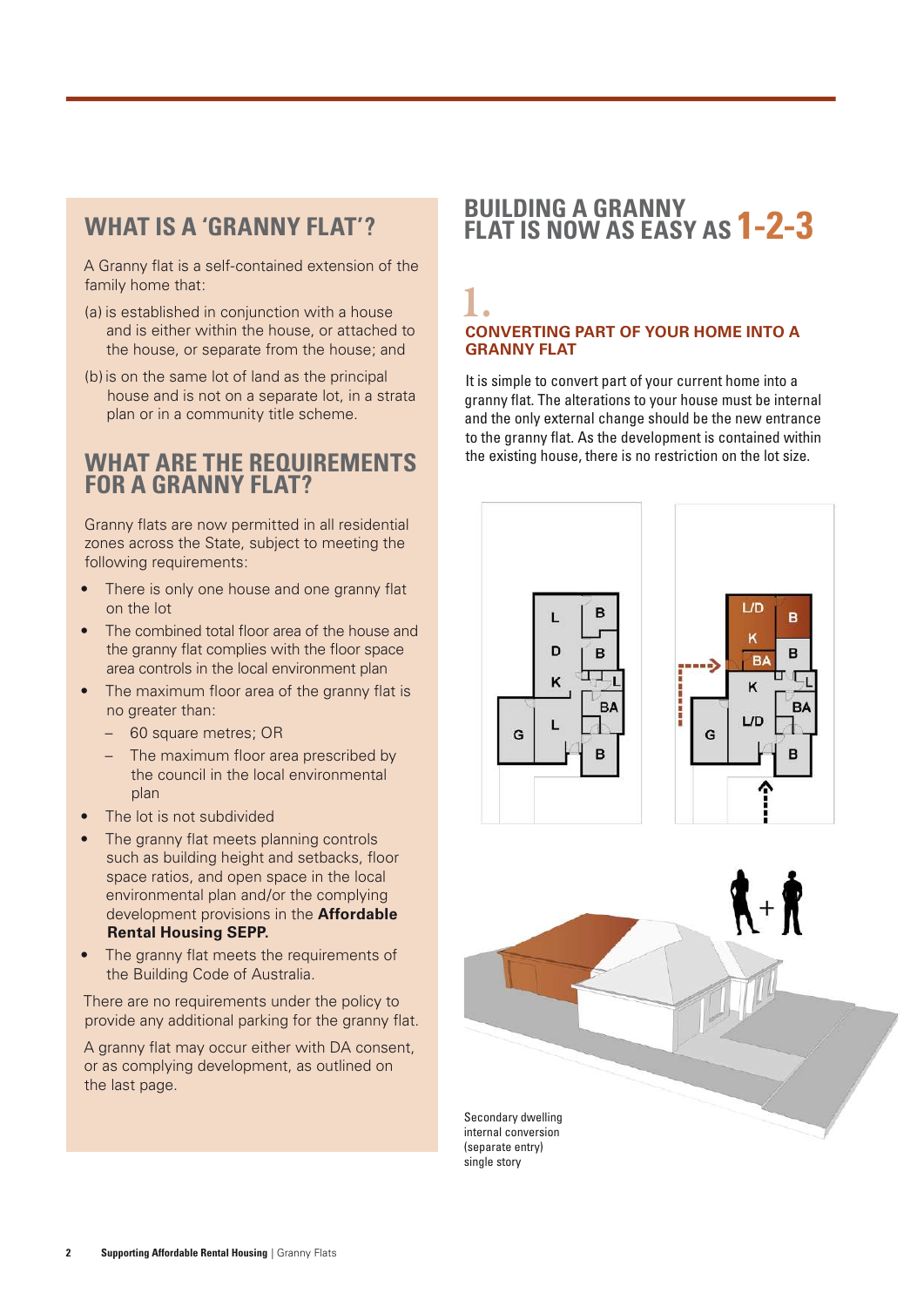

### 2. **BUILDING A GRANNY FLAT EXTENSION TO YOUR HOME**

Building a granny flat extension to your existing house is also quite simple. The existing house does not need to meet complying development standards. Only the new extension or addition to make the granny flat must meet the requirements of the policy, such as heights, building setbacks, maximum site coverage, and maximum floor area.





Secondary dwelling over garage (separate entry/corner site)



# 3. **BUILDING A NEW DETACHED GRANNY FLAT**

For a new house and Granny Flat to be considered complying development, both the house and the Granny Flat must meet the requirements stated in the NSW Housing Code. This includes maximum height, building setbacks, maximum site coverage, and maximum floor area.

While the above criteria is used in the NSW Housing Code, the **Affordable Rental Housing SEPP** applies these criteria to the house and Granny Flat collectively.

The maximum site coverage and maximum floor space permitted under the **Affordable Rental Housing SEPP** includes the house and the Granny Flat. In other words, the Granny Flat is not *in addition* to the maximum site coverage and maximum floor area permitted.

No additional private open space or parking space is required for the Granny Flat, in addition to that already required for the original house.